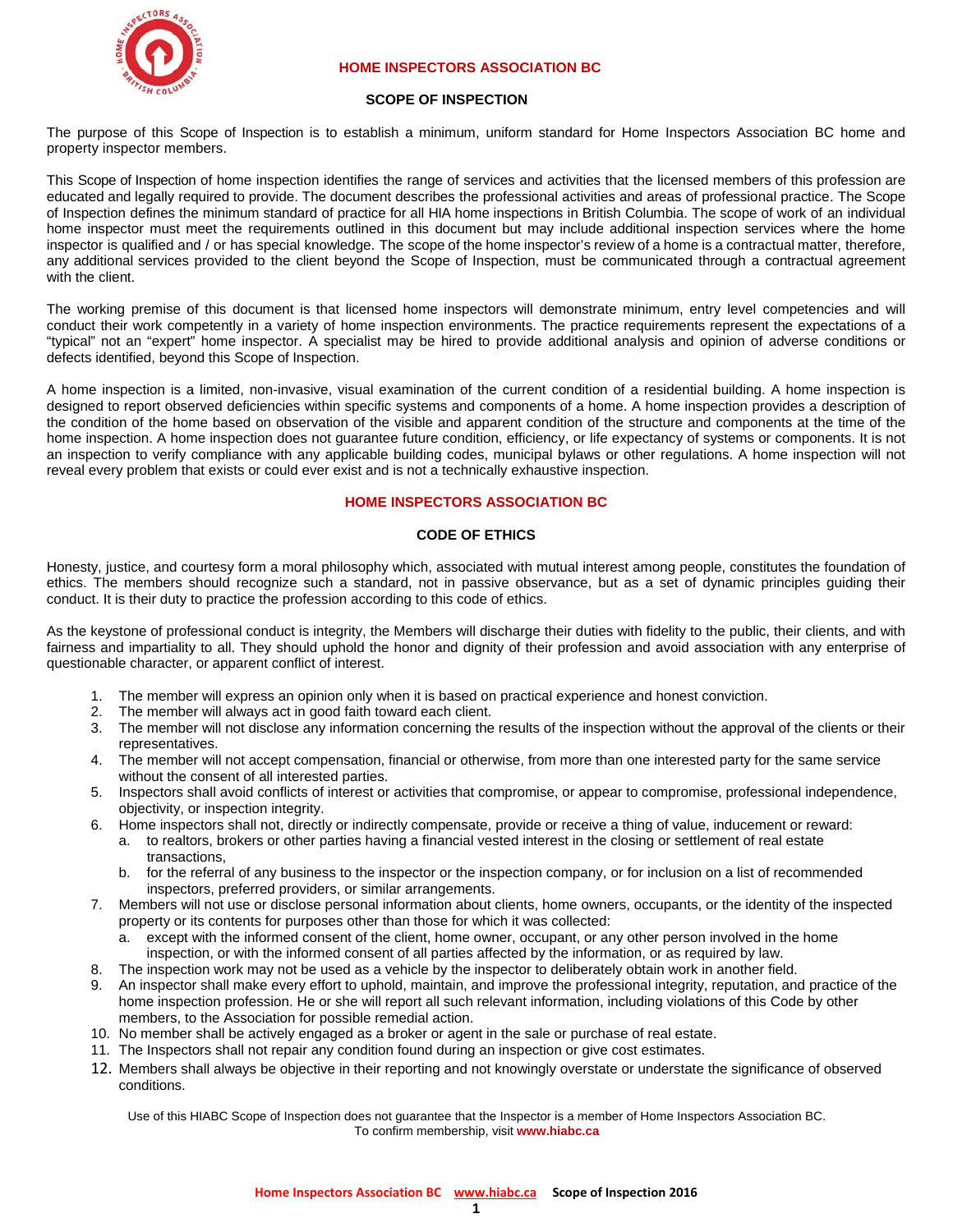#### **Introduction**

The Home Inspectors Association BC is a not-for-profit professional society established in 1991. Membership in the Home Inspectors Association is voluntary and its members include private, fee-paid home inspectors. The Home Inspectors Association objectives include promotion of excellence within the profession and continual improvement of its members' inspection services to the public.

A **home inspector** shall **inspect readily accessible**, **visually Observable**, **installed systems and components** of a residential building using **typical fixed operational controls** and **report** identifiable **deficiencies** of specific **systems** and **component**s therein including:

- 1. Exterior Systems<br>2. Roofing, Flashing
- 2. Roofing, Flashings, Penetrations and Chimneys
- 3. Structural Systems
- 4. Plumbing Systems
- 5. Electrical Systems<br>6. Interior components
- Interior components
- 7. Heating, Ventilation and Cooling (HVAC) Systems
- 8. Fireplaces and Solid Fuel Burning Appliances
- 9. Insulation and Ventilation of Attics, Crawlspaces and Unfinished Basements

#### **Home Inspection Report**

Inspections shall be accompanied by a documented report that:

- 1. Describes readily accessible systems and components of a residential building and their condition.
- 2. Makes recommendations on significant deficiencies identified for each system or component that is included in the inspection
- 3. Provides information regarding potential impact if the issues are not addressed
- 4. And includes anything else that is made part of the inspection in accordance with this Scope of Inspection and a home inspection contract

#### **General Home Inspection Inclusions (applicable to all components)**

Home inspectors are required to:

- 1. Inspect readily accessible, visually observable, installed systems & components of residential buildings using typical fixed operational controls
- 2. Describe and report systems or components with significant deficiencies or damage including, but not limited to, inadequate performance, missing components, decay, rot, water issues, or other home inspection concerns.
- 3. Describe and report deficiencies that are evident by means of sight, touch, smell and hearing
- 4. Describe and report items that pose an imminent health or safety concern in the opinion of the home inspector
- 5. Describe and report items for which a representative sample was inspected, including a description of the sampling process
- 6. Describe and report the rationale for exclusion and limitation to the inspection of any system, component, procedure or method included in this Scope of Inspection
- 7. Recommend further evaluation or investigation by a Qualified Professional where:
	- a. conditions are identified that may constitute a hazard to occupants
	- b. conditions and systems and components exceed the collective knowledge and training of the home inspector in the opinion of the home inspector
- 8. Include in the report, documentation of evidence, such as supporting images (such as photographs or sketches) to provide information regarding observed deficiencies, where deemed appropriate by the home inspector
- 9. Produce the report in writing.
- 10. Include in the report the significant components that appear to be at or near the end of their normally expected service life.

#### **General Home Inspection Exclusions (applicable to all components)**

Home inspectors are **NOT** required to:

- 1. Predict the probability of failure or remaining service life of any system or component or offer any warranty, guarantee or certifications for any system or component
- 2. Describe the compliance with regulatory requirements (codes, regulations, laws, ordinances, etc.)
- 3. Estimate the cost for operation of a particular system or component and / or the cost of remediation of any identified conditions
- 4. Identify the cause(s) of observed conditions or deficiencies
- 5. Identify the methods, materials and cost(s) for correcting (repairing or replacing) observed conditions
- 6. Identify the condition of systems or components that are inaccessible, obstructed, hidden or contain latent defects
- 7. Identify the presence of any potential hazards including, but not limited to, asbestos, mould, PCB, infestations of vermin and wood destroying organisms, carcinogens, radon gas, lead paint, urea formaldehyde, toxic or flammable chemicals, noise, and contaminants in soil, water and air
- 8. Describe the adequacy, effectiveness, or efficiency of any system or component
- 9. Inspect common areas in multi-unit housing
- 10. Inspect systems and components that are not installed
- 11. Inspect decorative items
- 12. Operate any system or component that is shut down or that does not turn on with the use of typical fixed operational controls
- 13. Inspect underground items whether abandoned or active including, but not limited to, storage tanks and / or indications of their presence
- 14. Offer any advice regarding the purchase of the property
- 15. Enter an area or perform an inspection procedure or method in the opinion of the home inspector, could be dangerous to the home inspector or cause damage to the property or its systems or components, such as, but not limited to walking on roof surfaces, climbing ladders, entering attic spaces, etc.
- 16. Move items, contents, debris, soil, snow, ice or other equipment or dismantle any system or component that obstructs access or visibility for the home inspection
- 17. Review third-party reports including, but not limited to, depreciation reports and engineering reports
- 18. Identify and report any geological, geotechnical or hydrological conditions
- 19. Identify every problem that exists or could ever exist and report a technically exhaustive inspection

#### **This Scope of Inspection is not required to limit inspectors from:**

- A. Including other inspection services in addition to those required by this Scope of Inspection provided the inspector is appropriately qualified to do so.
- B. Excluding systems and components from the inspection if requested by the client or as dictated by circumstances at the time of the inspection.

#### **The Home Inspectors Association Scope of Inspection applies to inspections of part or all of a building for the following building types:**

- 1. single family dwelling, detached, semi-detached, or row house
- multi-unit residential building
- 3. residential building held in divided or undivided co- ownership
- 4. residential building occupied in part for residential occupancy and in part for a commercial occupancy, as long as the latter use does not exceed 40% of the building's total area, excluding the basement.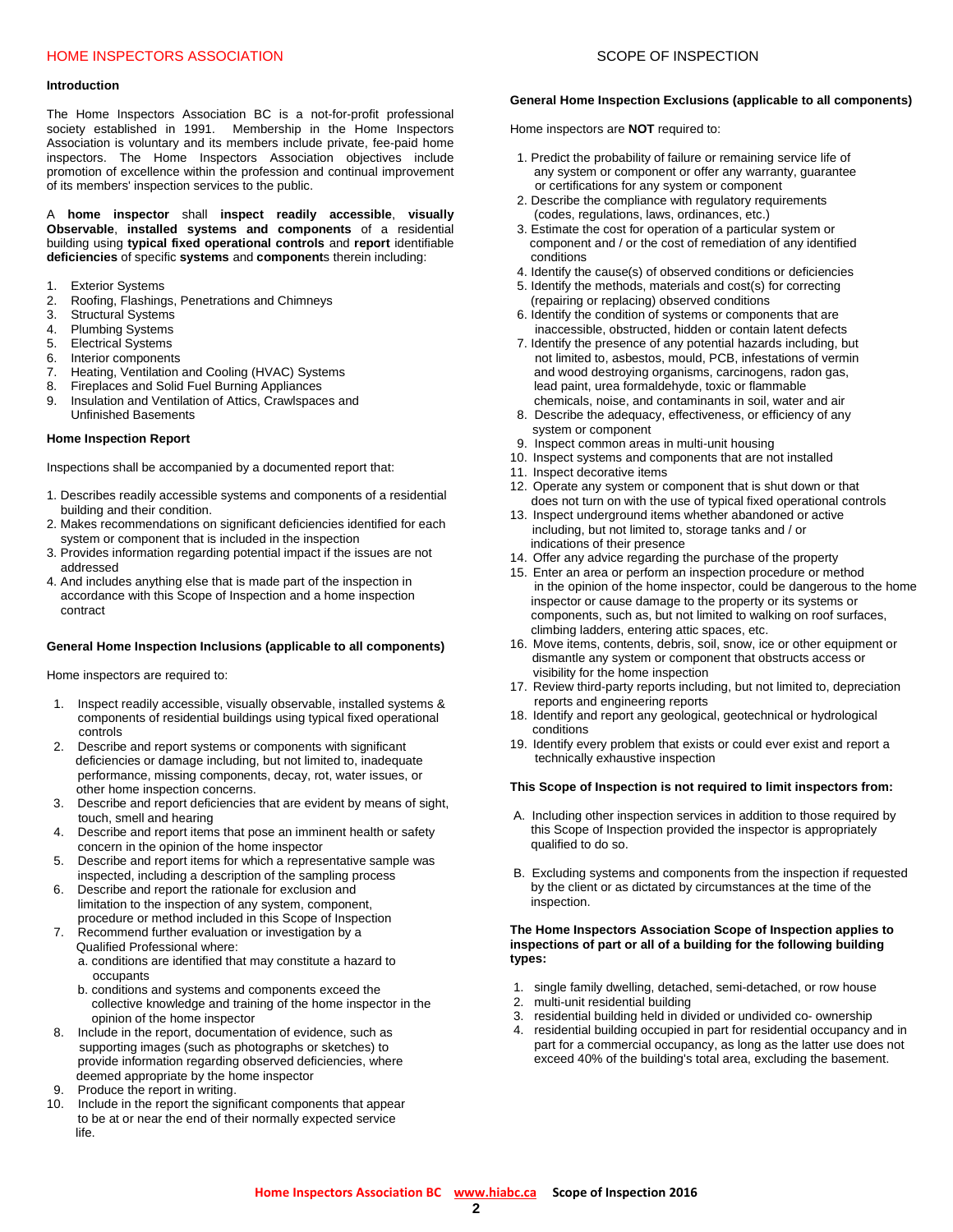# **1. EXTERIOR SYSTEMS**

# **1.1 The inspector shall:**

# **A. inspect:**

- 1. exterior wall covering(s), flashing and trim.
- 2. all exterior doors.
- 3. attached or adjacent decks, balconies, steps, porches, and the associated railings.
- 4. the eaves, soffits, and fascias where accessible from the ground level.
- 5. vegetation, grading, surface drainage on the property when any of these are likely to adversely affect the building.
- 6. walkways, patios, and driveways leading to dwelling entrances.
- 7. landscaping structure attached or adjacent to the building when likely to adversely affect the building.
- 8. primary garage or carport attached or detached.
- 9. garage doors and garage door operators.
- **B. describe** 1. exterior wall covering(s).

# **C. report:**

1. the method(s) used to inspect the exterior wall elevations.

## **1.2 The inspector is NOT required to:**

## **A. inspect:**

- 1. screening, shutters, awnings, and similar seasonal accessories. 2. fences.
- 3. geological, geotechnical or hydrological conditions.
- 4. recreational facilities.
- 5. outbuildings.
- 6. seawalls, break-walls, dykes and docks.
- 7. erosion control and earth stabilization measures.

# **2. ROOF SYSTEMS**

# **2.1 The inspector shall:**

## **A. inspect:**

- 1. readily accessible roof coverings.
- 2. readily accessible roof drainage systems.
- 3. readily accessible flashings.
- 4. readily accessible skylights, chimneys, and roof penetrations.
- **B. describe**
- 1. the roof covering and report the method(s) used to inspect the roof **C. report** 
	- 1. the method(s) used to inspect the roof(s).

## **2.2 The inspector is NOT required to:**

## **A. inspect:**

- 1. antennae and satellite dishes.
- 2. interiors of flues or chimneys which are not readily accessible.
- 3. other installed accessories. items attached to but not related to the roof system(s).

# **3. STRUCTURAL SYSTEMS**

# **3.1 The inspector shall:**

## **A. inspect:**

- 1. structural components including visible foundation and framing. 2. by probing a sample of structural components where deterioration is suspected or where clear indications of possible deterioration
- exist. Probing is NOT required when probing would damage any finished surface or where no deterioration is visible.

# **B. describe:**

- 1. foundation(s)
- 2. floor structure(s).
- 3. wall structure(s).
- 4. ceiling structure(s).
- 5. roof structure(s).

# **C. report:**

- 1. on conditions limiting access to structural components.
- 2. methods used to inspect the under-floor crawl space.
- 3. methods used to inspect the attic(s).

# **3.2 The inspector is NOT required to:**

- **A.** provide any engineering service or architectural service.
- **B.** offer an opinion as to the adequacy of any structural system or component.

# **4. PLUMBING SYSTEMS**

## **4.1 The inspector shall:**

## **A. inspect:**

- 1. interior water supply and distribution systems including all fixtures and faucets.
- 2. drain, waste and vent systems including all fixture
- 3. water heating equipment and associated venting systems, flues & chimneys.
- 4. fuel storage and fuel distribution systems.
- 5. drainage sumps, sump pumps, and related piping.

## **B. describe:**

- 1. water supply, distribution, drain, waste, and vent piping materials.
- 2. water heating equipment including the energy source.
- 3. location of main water and main fuel shut-off valves.

# **4.2 The inspector is NOT required to:**

## **A. inspect:**

- 1. clothes washing machine connections.
- 2. the interiors of flues or chimneys which are not readily accessible
- 3. wells, well pumps, or water storage related equipment.
- 4. water conditioning systems.
- 5. solar water heating systems.
- 6. fire and lawn sprinkler systems.
- 7. private waste disposal systems.
- **B. determine:** 
	- 1. whether water supply and waste disposal systems are public or private. 2. the quantity or quality of the water supply.

# **C. operate:**

1. safety valves or shut-off valves.

# **5. ELECTRICAL SYSTEMS**

# **5.1 The inspector shall:**

- **A. inspect:** 
	- 1. service drop.
	- 2. service entrance conductors, cables, and raceways.
	- 3. service equipment and main disconnects.
	- 4. service grounding.
	- 5. interior components of service panels and sub panels.
	- 6. distribution conductors.

3. absence of smoke detectors.

**5.2 The inspector is NOT required to:** 

2. alarm systems and components.

3. low voltage wiring, systems and components.

 electrical power distribution system. 5. telecommunication equipment.

1. amperage, voltage, or impedance.

- 7. overcurrent protection devices.
- 8. a representative number of installed lighting fixtures, switches, and receptacles.

1. remote control devices unless the device is the only control device.

4. ancillary wiring, systems and components not a part of the primary

- 9. the ground fault circuit interrupters (GFCI) (if appropriate).
- 10. arc fault circuit interrupters (AFCI) (if appropriate).

#### **B. describe:**

- 1. amperage and voltage rating of the service.
	- 2. location of main disconnect(s) and subpanel(s).

2. absence of carbon monoxide detectors (if applicable).

 4. presence of ground fault circuit interrupters (GFCI). 5. presence of arc fault circuit interrupters (AFCI).

3. wiring methods.

#### **C. report:**  1. presence of solid conductor aluminum branch circuit wiring.

**A. inspect** 

**B. measure:** 

**Home Inspectors Association BC www.hiabc.ca Scope of Inspection 2016 3**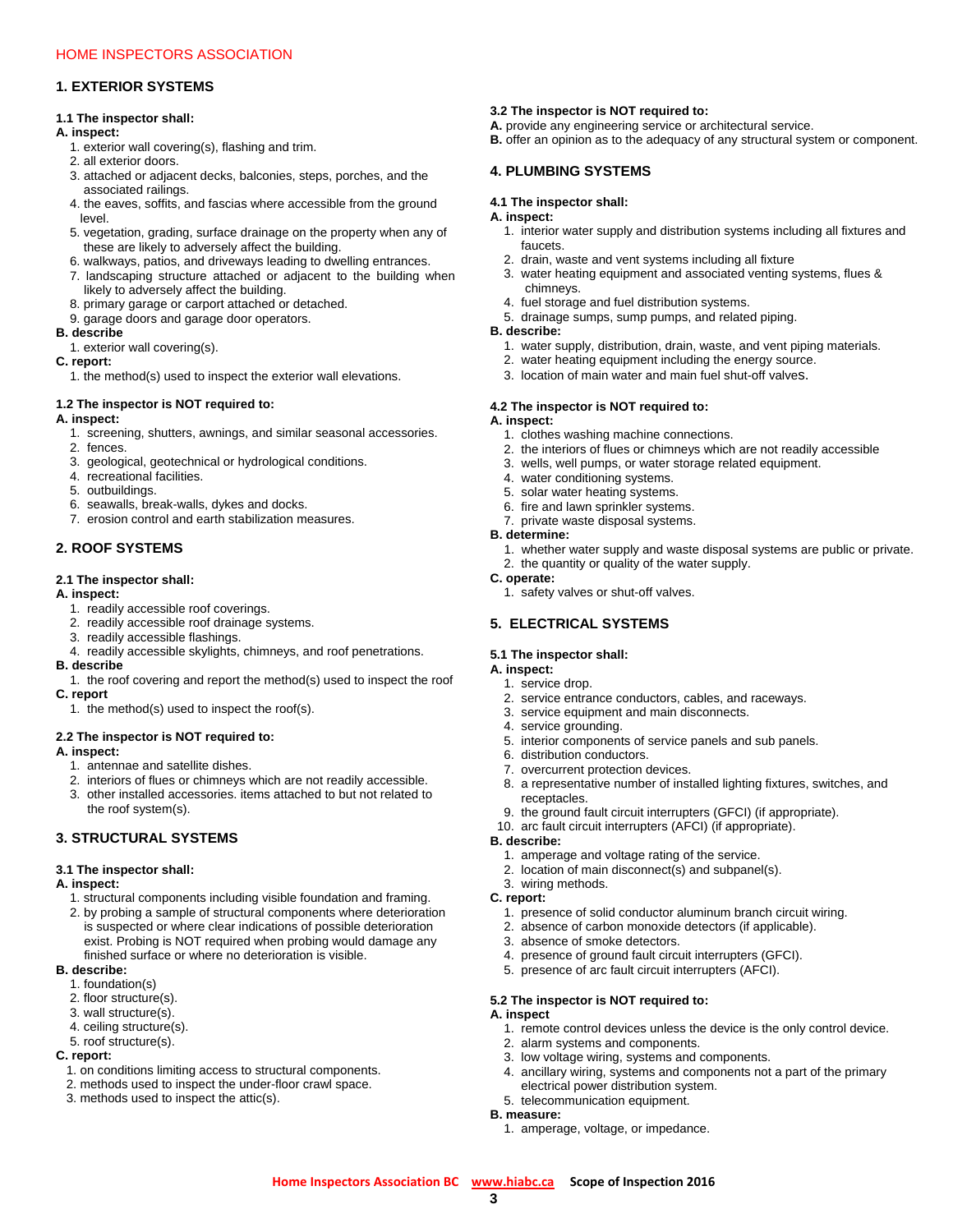# **6. INTERIOR**

# **6.1 The inspector shall:**

## **A.inspect:**

- 1. walls, ceilings, and floors.
- 2. steps, stairways, and railings.
- 3. countertops and a representative number of installed cabinets.
- 4. a representative number of doors and windows.
- 5. walls,doors and ceiling separating the habitable spaces and the garage.

# **B.describe:**

- 1. materials used for walls, ceilings and floors.
- 2. doors.
- 3. windows.

# **C.report:**

1. absence or ineffectiveness of guards and handrails or other potentially physical injury hazards.

# **6.2 The inspector is NOT required to:**

## **A.inspect:**

- 1. paint, wallpaper, and other finish treatments.
- 2. carpeting.
- 3. window treatments.
- 4. central vacuum systems.
- 5. household appliances.
- 6. recreational facilities.

# **7. HEATING, VENTILATION & COOLING (HVAC) SYSTEMS**

# **7.1 The inspector shall:**

## **A. inspect:**

- 1. readily accessible components of installed heating, central and through wall cooling equipment.
- 2. vent systems, flues, and chimneys.
- 3. fuel storage and fuel distribution systems.

# **B. describe:**

- 1. energy source(s).
- 2. heating and/or cooling method(s) by distinguishing characteristics.
- 3. chimney(s) and/or venting material(s).
- 4. the combustion air sources.
- 5. the exhaust venting methods (naturally aspirated, induced draft, direct vent, direct vent sealed combustion).

# **7.2 The inspector is NOT required to:**

# **A. inspect:**

- 1. interiors of flues or chimneys which are not readily accessible.
- 2. heat exchanger.
- 3. humidifier or dehumidifier auxiliary equipment.
- 4. electronic air filters.
- 5. solar heating systems.

## **B. determine:**

1. system adequacy or distribution balance.

# **8. FIREPLACES AND SOLID FUEL BURNING APPLIANCES**

(Unless prohibited by the authority having jurisdiction)

# **8.1 The inspector shall:**

# **A. inspect:**

- 1. system components
- 2. vent systems and chimneys
- **B. describe:** 
	- 1. fireplaces and solid fuel burning appliances
	- 2. chimneys

## **8.2 The inspector is NOT required to:**

#### **A. inspect:**

- 1. interior of flues or chimneys
- 2. screens, doors and dampers
- 3. seals and gaskets
- 4. automatic fuel feed devices
- 5. heat distribution assists whether fan assisted or gravity
- **B**. ignite or extinguish fires
- **C**. determine draught characteristics
- **D**. move fireplace inserts, stoves, or firebox contents

# **9. INSULATION and VENTILATION of ATTICS, CRAWLSPACES AND UNFINISHED BASEMENTS**

**9.1 The inspector shall:** 

# **A.inspect:**

- 1.insulation and vapor retarders in unfinished spaces.
- 2.ventilation of attics and foundation areas.
- 3.mechanical ventilation systems.
- 4.ventilation systems in areas such as kitchens, bathrooms and laundry areas where moisture is generated.

## **B.describe:**

- 1.type of insulation and vapour retarders in unfinished spaces.
- 2.ventilation of attics and foundation areas.
- 3.mechanical ventilation systems.
- 4.ventilation systems in areas such as kitchens, bathrooms and laundry areas where moisture is generated.

## **C.report:**

 1.absence of insulation in unfinished spaces at conditioned surfaces. 2.absence of ventilation in areas where moisture is generated such as kitchens, bathrooms and laundry rooms.

# **9.2 The inspector is NOT required to:**

**A**.disturb insulation or vapor retarders.

- **B**.determine indoor air quality.
- **C**.determine system adequacy or distribution balance.